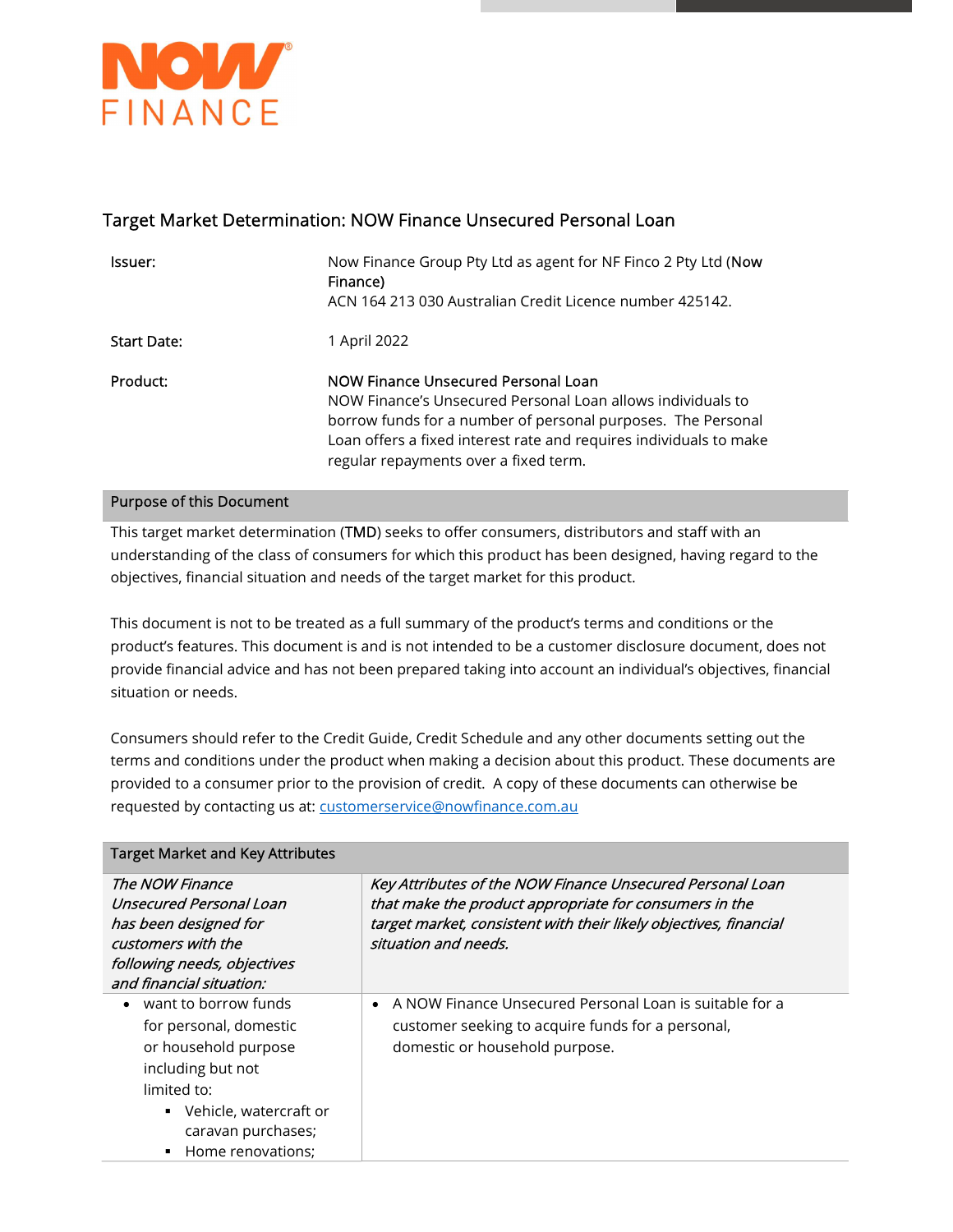

| Household furnishings;<br>٠<br>Debt consolidation;<br>Travel;<br>Medical expenses; and<br>Wedding expenses.                   |                                                                                                                                                                                                                                                                                                                                        |
|-------------------------------------------------------------------------------------------------------------------------------|----------------------------------------------------------------------------------------------------------------------------------------------------------------------------------------------------------------------------------------------------------------------------------------------------------------------------------------|
| are seeking between<br>\$5,000 to \$50,000 for a<br>loan term between 1.5<br>to 7 years over time with<br>regular repayments; | <b>Amount:</b> The loan amount must be at least \$5,000 and up<br>٠<br>to \$50,000.<br><b>Term:</b> The loan term must be at least 1.5 years and up to<br>$\bullet$<br>7 years.<br><b>Repayments:</b> Customers must repay the loan by making<br>fixed principal and interest repayments on a weekly,<br>fortnightly or monthly basis. |
| require a fixed interest<br>rate;                                                                                             | • A fixed interest rate means customers have certainty that<br>the interest rate will not change throughout the duration<br>of the loan.                                                                                                                                                                                               |
| Require flexibility to<br>make extra repayments<br>or pay out the loan<br>early;                                              | No extra repayment charges: customers can make early<br>٠<br>repayments during the loan without any fees.<br>No early repayment charges: customers can pay out their<br>٠<br>loan at any time without any fees or charges.                                                                                                             |

## Unsuitable customers

The NOW Finance Unsecured Personal Loan will not be suitable for individuals who:

- are under 18 years old;
- are not an Australian citizen or permanent resident;
- have defaults;
- are unemployed;
- are a current or prior bankrupt or party to a court judgement;
- want the chance that the interest rate may increase/decrease over the life of the loan;
- want to be able to redraw any additional repayment made on the loan;
- requires a secured loan; and/or
- are looking to borrow less than \$5,000 or more than \$50,000.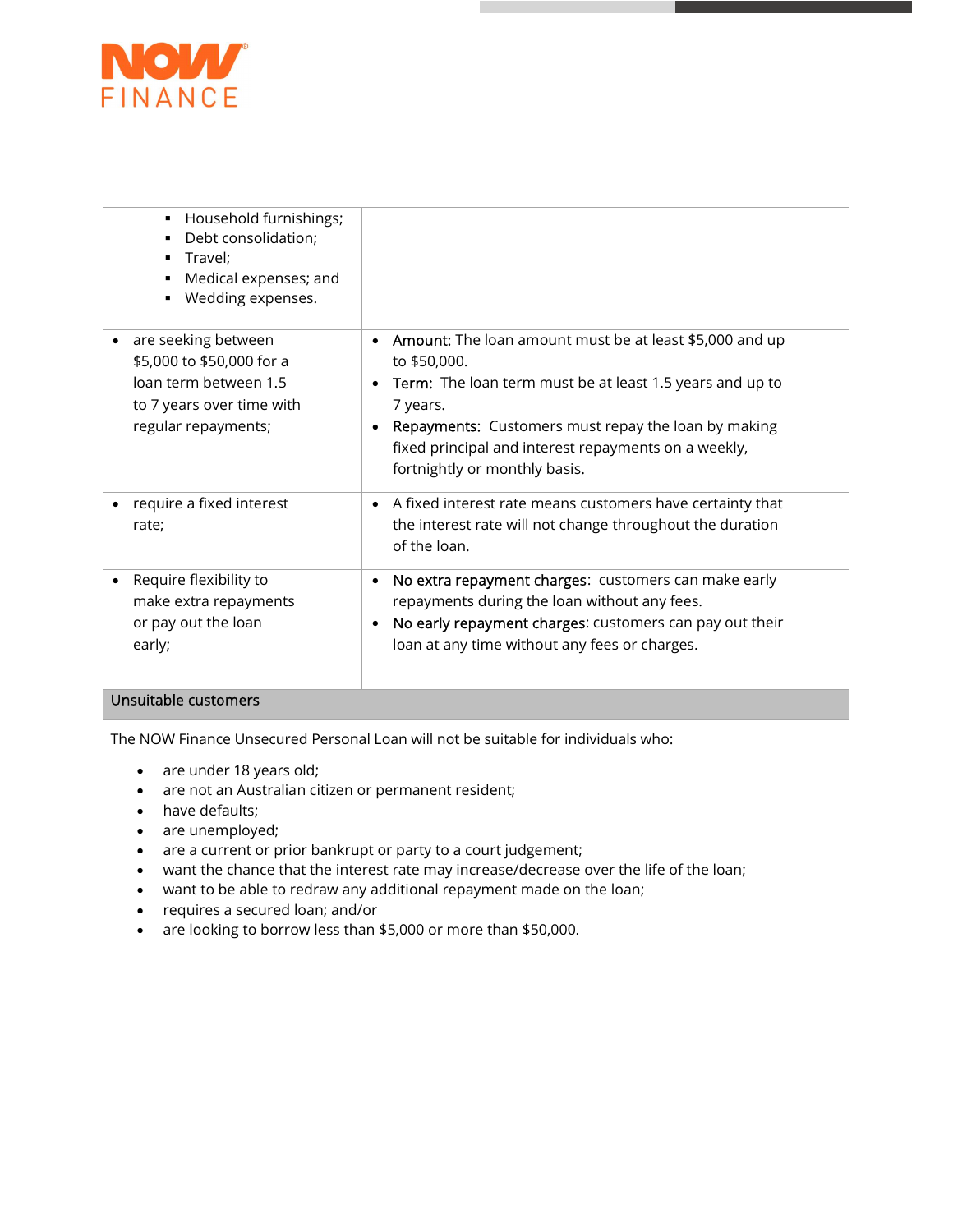

## Distribution of the NOW Finance Unsecured Personal Loan

NOW Finance applies the following conditions and restrictions to the distribution of the NOW Finance Unsecured Personal Loan so that this product is likely to be provided to customers who are in the target market.

| <b>Distribution Channel:</b>                                                    | The NOW Finance website;<br>$\bullet$<br>The NOW Finance call centre; and<br>Authorised third party distributors such as:<br>$\bullet$<br>finance brokers and aggregators<br>partner websites (including comparison websites);<br>authorised referrers.<br>$\blacksquare$<br>(Distributors)                                                                                                                |
|---------------------------------------------------------------------------------|------------------------------------------------------------------------------------------------------------------------------------------------------------------------------------------------------------------------------------------------------------------------------------------------------------------------------------------------------------------------------------------------------------|
| <b>Distribution Conditions:</b>                                                 | The NOW Finance Unsecured Personal Loan can only be distributed:<br>to customers who meet the eligibility requirements;<br>to customers who have appropriate borrowing capacity;<br>in accordance with responsible lending guidelines and NOW<br>Finance's product and process requirements; and<br>through authorised Distributors who have met NOW Finance's<br>accreditation and training requirements. |
| <b>Review of TMD</b>                                                            |                                                                                                                                                                                                                                                                                                                                                                                                            |
| NOW Finance will review this TMD periodically to ensure it remains appropriate. |                                                                                                                                                                                                                                                                                                                                                                                                            |
| <b>Review Period</b>                                                            | <b>Initial Review:</b> Within 12 months of the date of this TMD<br><b>Ongoing Review:</b> Within 12 months of the date of the<br>previous review.                                                                                                                                                                                                                                                          |
| <b>Review Triggers</b>                                                          | NOW Finance will review this TMD if one or more of the                                                                                                                                                                                                                                                                                                                                                     |

| following events occur where they reasonably suggest that<br>the TMD is no longer appropriate. |  |
|------------------------------------------------------------------------------------------------|--|
|                                                                                                |  |

- Material changes to the NOW Finance Unsecured Personal Loan terms and conditions;
- Occurrence of a significant dealing (where the NOW Finance Unsecured Personal Loan is not consistent with this TMD);
- If the distribution conditions are found to be inadequate;